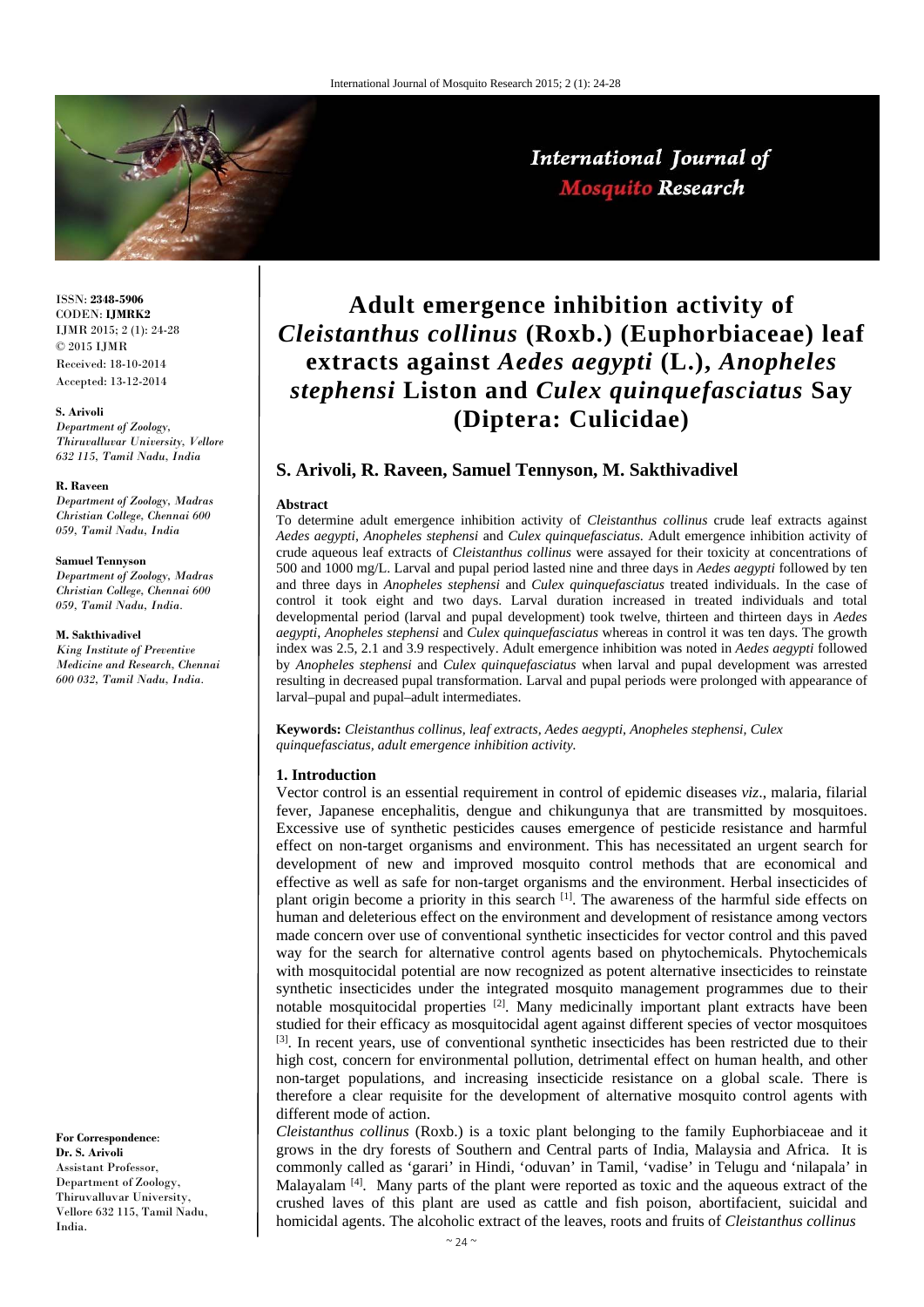are used to treat gastrointestinal disorders and it also possess anticancer activity. Further, the plant also possess insecticidal properties against the red flour beetle, *Tribolium castaneum* [4] and are used as insecticides in rice fields [5]. The leaf extracts of this plant exhibited, antifeedant and insect growth regulatory against the larvae of *Spodoptera litura* [6-8]. Further, the crude leaf extracts of *Cleistanthus collinus* was reported for larvicidal activity against *Aedes aegypti*, *Anopheles stephensi* and *Culex quinquefasciatus* [9]. Therefore, in the present study, the adult emergence inhibition activity of *Cleistanthus collinus* crude leaf extracts against *Aedes aegypti*, *Anopheles stephensi* and *Culex quinquefasciatus* is studied.

#### **2. Materials and Methods**

#### **2.1. Plant collection and extraction**

*Cleistanthus collinus* leaves collected in and around Chennai, Tamil Nadu, India were brought to the laboratory; shade dried under room temperature and powdered using an electric blender. Dried and powdered leaves (1 Kg) was subjected to extraction using 3 L of distilled water for a period of 72 h to obtain crude aqueous extracts using rotary vacuum evaporator. The crude aqueous extracts thus obtained were lyophilized and a stock solution of 1,00,000 mg/L was prepared and refrigerated at 4 º C until testing for bioassays.

#### **2.2. Test mosquitoes**

All tests were carried out against laboratory reared vector mosquitoes *viz*., *Aedes aegypti*, *Anopheles stephensi* and *Culex quinquefasciatus* free of exposure to insecticides. Cyclic generations of vector mosquitoes were maintained at 25-29 ºC and 80-90% R.H. in the insectarium. Larvae were fed on larval food (powdered dog biscuit and yeast in the ratio 3:1) and adult mosquitoes on ten per cent glucose solution. Adult female mosquitoes were periodically blood-fed on restrained albino mice for egg production.

### **2.3. Adult emergence inhibition bioassay**

Standard protocol described by W.H.O. <sup>[10]</sup> was adopted for the study. The powdered plant leaves were put in cotton gauze sachets and immersed (for 6 h) in 250 mL beaker containing 200 mL water. Hundred early first instar larvae were exposed to the crude aqueous extract at concentrations of 500 and 1000 mg/L. A beaker containing distilled water (200 mL) only

served as control. Dead larvae and pupae were removed and counted after 24 h. Observation on larval mortality, pupal mortality and adult emergence was recorded. The number of adults that failed to emerge from the pupae was counted in order to calculate the per cent inhibition. Growth index (GI) was calculated using the following formula [11].

> $GI =$  Transformation of larva into adult  $(\%)$ Average developmental period in days

### **3. Results**

Larval and pupal period lasted nine and three days in *Aedes aegypti* followed by ten and three days in *Anopheles stephensi* and *Culex quinquefasciatus* treated individuals. In the case of control it took eight and two days. Larval duration increased in treated individuals and total developmental period (larval and pupal development) took twelve, thirteen and thirteen days in *Aedes aegypti*, *Anopheles stephensi* and *Culex quinquefasciatus* whereas in control it was ten days. The growth index was 2.5, 2.1 and 3.9, respectively and in control it was 9.1 in *Aedes aegypti*; 8.9 in *Anopheles stephensi* and 9.4 in *Culex quinquefasciatus*. The data also revealed gradual increase in pupal duration. Adult emergence against *Aedes aegypti, Anopheles stephensi* and *Culex quinquefasciatus* recorded at 500 and 1000 mg/L was 29.8 and 10.4; 26.4 and 4.8; 51.6 and 31.0, respectively. Among the three species of vector mosquito, *Aedes aegypti* was most susceptible followed by *Anopheles stephensi* and *Culex quinquefasciatus.* Student t-test analysis showed significant difference at P < 0.001 level on all three mosquito larval and pupal mortality treated with aqueous extracts (Table 1). Adult emergence inhibition suggested a general toxic effect of the extract, which was found to be dose dependent. The metamorphic abnormalities like larval inability to moult to next stage and larval pupal intermediates noticed were higher when compared to control group. Inability of adults to shed completely its exuvia, which remained attached to its appendages, was also noticed. The treated adult could not fly above normal level and rested for longer period on the water surface when compared to untreated adult mosquitoes. In this context of observation, exposure of larvae (all three vector mosquito species) to aqueous extract resulted in death at larval-pupal moult and pupal-adult eclosion suggesting inhibition of moulting process.

| Vector mosquito<br>species | Conc<br>(mg/L) | Larval<br>mortality<br>$(\frac{6}{6})^*$ | <b>Total</b><br>larval<br>period in<br>davs | <b>Pupal</b><br>mortality<br>$(\%)^*$ | <b>Total</b><br>pupal<br>period in<br>days | Adult<br>emergence<br>$(\frac{6}{6})(a)$ | <b>Total</b><br>developmental<br>period in days (b) | Growth<br>index<br>(a/b) |
|----------------------------|----------------|------------------------------------------|---------------------------------------------|---------------------------------------|--------------------------------------------|------------------------------------------|-----------------------------------------------------|--------------------------|
| Aedes<br>aegypti           | 500            | $62.0 \pm 3.24$                          | 9                                           | $8.2 \pm 0.84$                        |                                            | $29.8 \pm 3.77$                          | 12                                                  | 2.5                      |
|                            | 1000           | $73.4 \pm 2.41$                          | 9                                           | $16.2 \pm 1.30$                       | 3                                          | $10.4 + 2.88$                            | 12                                                  | 0.9                      |
|                            | <b>Control</b> | $8.2 \pm 0.84$                           | 8                                           | $1.2 \pm 0.84$                        | $\mathfrak{D}$                             | $90.6 \pm 0.89$                          | 10                                                  | 9.1                      |
| Anopheles<br>stephensi     | 500            | $61.0 \pm 2.92$                          | 10                                          | $12.6 \pm 1.4$                        | 3                                          | $26.4 \pm 3.29$                          | 13                                                  | 2.1                      |
|                            | 1000           | $78.8 \pm 2.59$                          | 10                                          | $16.4 \pm 1.14$                       | 3                                          | $4.8 \pm 3.27$                           | 13                                                  | 0.4                      |
|                            | <b>Control</b> | $9.2 \pm 1.48$                           | 8                                           | $1.4 \pm 0.89$                        | $\overline{c}$                             | $89.4 \pm 2.30$                          | 10                                                  | 8.9                      |
| Culex<br>quinquefasciatus  | 500            | $41.8 \pm 2.95$                          | 10                                          | $6.6 \pm 1.14$                        | 3                                          | $51.6 \pm 3.85$                          | 13                                                  | 3.9                      |
|                            | 1000           | $56.4 \pm 3.29$                          | 10                                          | $12.6 \pm 2.41$                       | 3                                          | $31.0 \pm 2.65$                          | 13                                                  | 2.3                      |
|                            | <b>Control</b> | $4.4 \pm 1.82$                           | 8                                           | $1.8 \pm 0.84$                        | $\mathfrak{D}$                             | $93.8 \pm 2.28$                          | 10                                                  | 9.4                      |

**Table 1:** Effect of *Cleistanthus collinus* aqueous leaf extracts on the growth and metamorphosis of vector mosquitoes

#### \*Significant at the level of P < 0.001 level

#### **4. Discussion**

Mosquitoes are continually developing resistance to the available insecticides and at present, there is no vaccine to prevent infections transmitted by mosquitoes. Vector control in the larval condition is the best available option as the larvae are confined to water bodies which are mainly man made and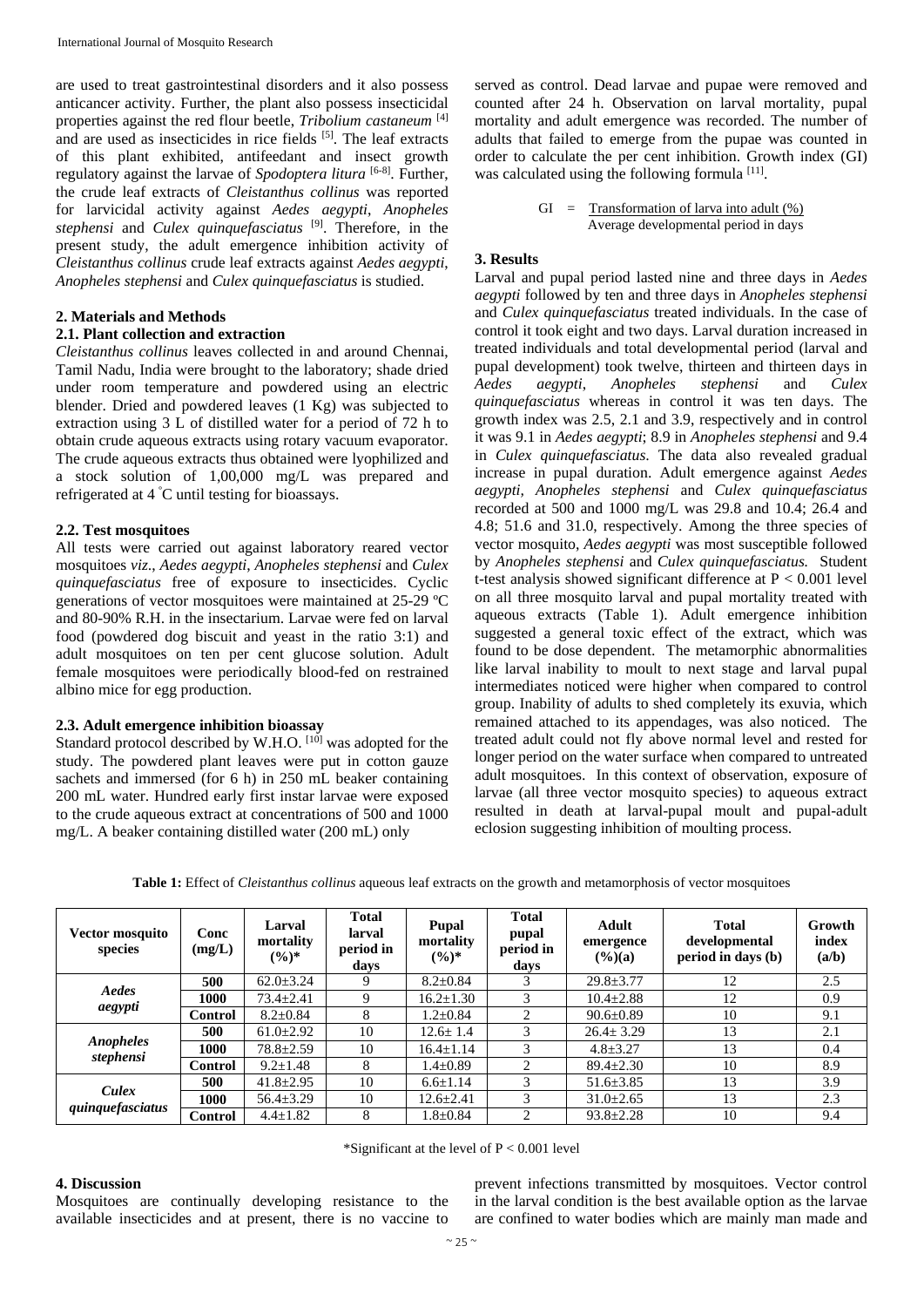can be easily located  $[12]$ . Furthermore, for the protection of environment and other non-target organisms which share same habitat with the mosquito larvae, plant based insecticides are in demand for mosquito control as synthetic insecticides are non-biodegradable, toxic to environment and also responsible for resistance. Testing the plant crude extracts against mosquito can lead to identification of potential bioactive phytocompounds that can be used as larvicides to control mosquito. Botanical derivatives have drawn attention as potential insect control agents targeting the larval stages in the mosquito control programme in the last three decades  $[2, 13-16]$ . The efficacy of phytochemicals against mosquito larvae according to their chemical nature have described mosquitocidal potentiality of several plant derived secondary materials *viz*., alkanes, alkenes, alkynes and simple aromatics, lactones, essential oils and fatty acids, terpenes, alkaloids, steroids, isoflavonoids, pterocarpans and lignans which has been reviewed  $[17]$ . The high rate of biodegradation exhibited by most phytochemicals makes them environmentally acceptable substitutes for synthetic chemicals as insect/mosquito control agents.

Many studies have drawn attention to the effects of plant extracts on adult eclosion [18, 19]. The benefit of elongation is that mosquito larvae numbers are reduced due to the longer period needed for a new generation to complete the life cycle  $^{[20]}$ . Pushpalatha and Muthukrishnan  $^{[21]}$  reported the leaf extracts of *Vitex negundo*, *Nerium oleander* and seed extract of *Syzygium jambolanum* at very low concentrations had effective larvicidal activity against *Culex quinquefasciatus* and *Anopheles stephensi* and also extended the duration of larval instars pupation. Murugan and Jeyabalan  $[22]$  reported that *Leucas aspera* has strong larvicidal, antiemergence activity against *Anopheles stephensi*. Sujatha *et al*. [23] observed *Acorus calamus* extract induced malformation to a greater extent in *Anopheles stephensi* larvae and to a lesser extent in *Culex quinquefasciatus* and *Aedes aegypti*. Daniel *et al*. [24] reported that there was a prolonged larval and pupal period on *Culex quinquefasciatus* when treated with the extracts of *Acalypha indica*. The petroleum ether extract of *Acorus calamus* and *Azadirachta indica* showed excellent insect growth regulatory effect against *Culex pipiens fatigans* [25]. Sharook *et al*. [26] found that acetone extracts from *Melia volkensii* and *Melia azedarach* seeds exhibited growth inhibitory activity against *Culex pipiens* larvae. Supavarn *et al*. [27] reported methanol extracts of whole plants of *Anethum graveolens* toxic to the fourth instar larvae of *Aedes aegypti* and high inhibition of pupal development. Mohtar *et al.* <sup>[28]</sup> reported methanolaqueous extract of *Nerium indicum* leaves on different larval instars of *Aedes aegypti* and an elongation of the pre-imago period on the treated larvae. The biological activity of the plant extracts might be due to the saponins and alkaloids present in plants, since these compounds may jointly or independently contribute to produce larvicidal and adult emergence inhibition activity [29]. The crude extracts of *Chlorophytum borivilianum* tubers possess larvicidal and adult emergence inhibition activity against *Anopheles stephensi*, *Culex quinquefasciatus* and *Aedes aegypti*. Sivagnaname and Kalyanasundaram [30] reported methanolic leaf extracts of *Atlantia monophylla* a as mosquitocide against immature stages of *Culex quinquefasciatus*, *Anopheles stephensi* and *Aedes aegypti* exhibiting insect regulating activity. Zebitz [31] reported azadirachtin as an anti-ecdysteroid, and it affects neuro endocrine control of ecdysteroids such that growth is inhibited and the larval developmental periods are prolonged.

as the reservoir pool of bioactive toxic agents against mosquito. But only a few have been commercially produced and extensively used in vector control programme [2]. The main reason for the failure in laboratory to field movements of bioactive toxic phytochemicals are poor characterization and inefficiency in determining the structure of active toxic ingredients responsible for mosquitocidal activity. The isolation of the active component could be useful as a biomarker in quality checking of each extract before moving to the field from the laboratory<sup>[32]</sup>. Targeting larvae, particularly in human-made habitats, can significantly reduce mosquito vector population particularly when applied in conjunction with indoor residual spraying (IRS) and other adulticidal measures. Botanical insecticides in combination with microbial biocontrol agents and insect growth regulators would be a good option for environmental friendly, toxicologically safe and community acceptable mosquito vector control programmes. Plant shows a vast range of phytochemicals which may be used in place of chemical pesticides due to their ecofriendly nature [1]. It may be concluded that natural products as extracts from parts of plants of insecticidal and medicinal values have higher efficiency in reducing mosquito menace due to their insecticide toxicity [33]. Green synthesis of pesticides of biological origin may serve as suitable alternatives to synthetic or chemical insecticides in future as these are relatively safe, inexpensive, and are readily available in many areas of the world. Further studies on the screening, isolation and purification of bioactive phytochemical constituents/compounds followed by in-depth laboratory and field bioassays are needed as the present study shows that there is scope to use *Cleistanthus collinus* leaf extracts to control the immature stages of vector mosquitoes*.*

## **5. Acknowledgements**

The first author is thankful to the Department of Science and Technology, New Delhi, Govt. of India for financial assistance provided.

## **6. References**

- 1. Rawani A, Ghosh A, Chandra G. Mosquito larvicidal potential of four common medicinal plants of India. Indian Journal of Medical Research 2014; 140:102-108.
- 2. Ghosh A, Chowdhury N, Chandra G. Plant extracts as potential mosquito larvicides. Indian Journal of Medical Research 2012; 135(5):581-98.
- 3. Nisha M, Anitha MG, Bala TSL, Sivakumar SM, Narmadha R, Kalyanasundaram M. Larvicidal activity of *Saraca indica*, *Nyctanthes arbor*-*tristis* and *Clitoria ternatea* extracts against three mosquito vector species. Parasitology Research 2009; 104(5):1017-1025.
- 4. Harwansh RK, Dangi JS, Jha AK, Deshmukh R. Effect of medicinal plant Garari (*Cleistanthus collinus*) Family: Euphorbiaceae against red flour beetles (*Tribolium castaneum*)*.* Journal of Pharmacy Research 2010; 3(5):965-968.
- 5. Gupta R, Vairale MG, Deshmukh RR, Chaudhary PR, Wate SR. Ethnomedicinal uses of some plants used by Gond tribe of Bhandara district, Maharashtra. Indian Journal of Traditional Knowledge 2010; 9(4):713-717.
- 6. Selvamuthukumaran T, Arivudainambi S. Insect growth regulatory action of certain leaf fractions of *Cleistanthus collinus* (Roxb.) Benth (Family: Euphorbiaceae) against *Spodoptera litura* Fab. (Noctuidae: Lepidoptera). Hexapoda 2008; 15(2):125-127.

Several studies have documented the efficacy of plant extracts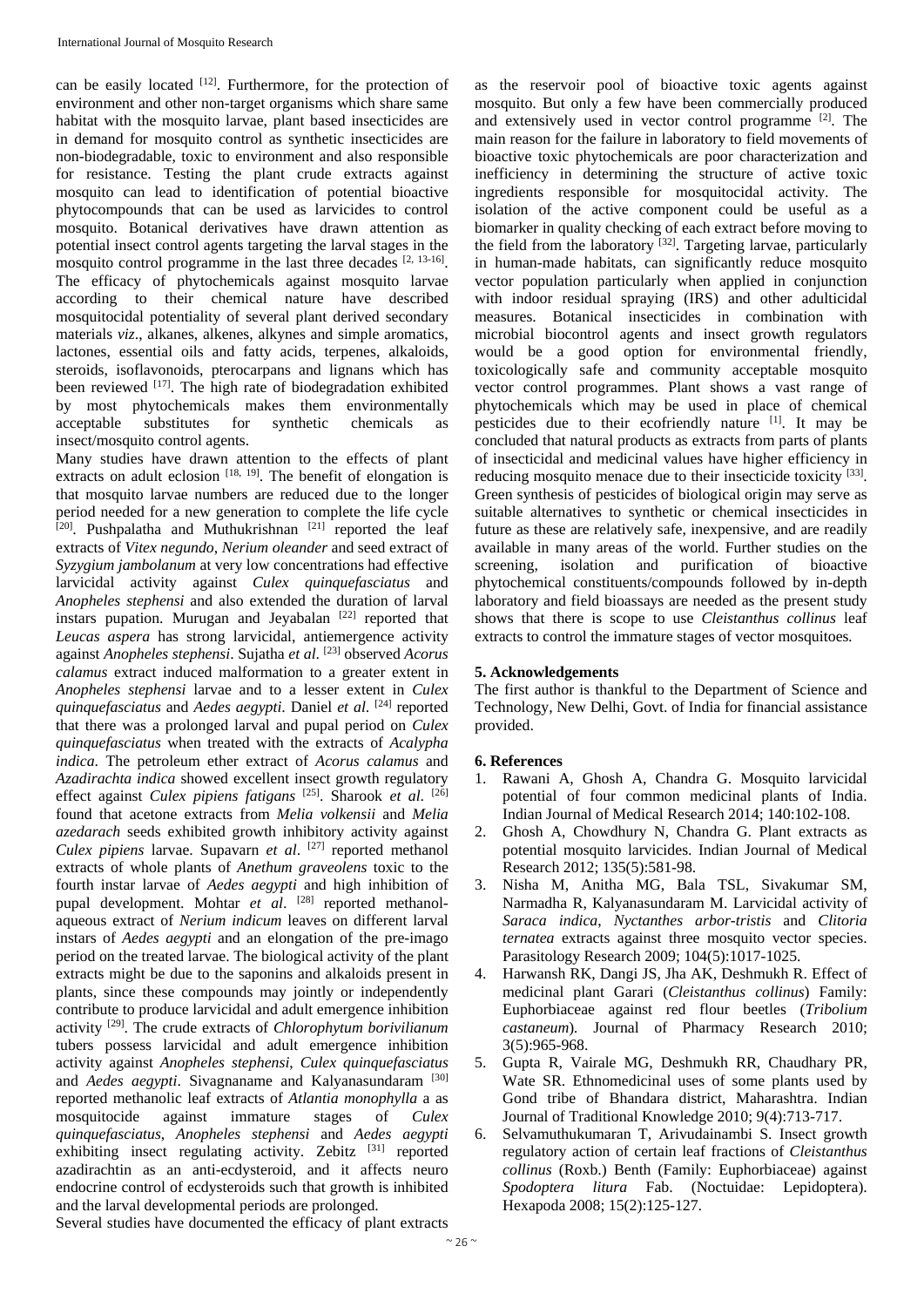- 7. Selvamuthukumaran T, Arivudainambi S. Insecticidal properties of *Cleistanthus collinus* (Roxb.) Benth (Family: Euphorbiaceae) against *Spodoptera litura* Fab. (Noctuidae: Lepidoptera). Plant Archives 2008; 8(2):683- 685.
- 8. Selvamuthukumaran T, Arivudainambi S. Dose dependent differential anti insect activity of lactone glycoside, a potent plant derived molecule. Journal of Biopesticides 2010; 3(1):259-264.
- 9. Arivoli S, Samuel T. Larvicidal efficacy of *Cleistanthus collinus* (Roxb.) (Euphorbiaceae) leaf extracts against vector mosquitoes (Diptera: Culicidae). Asian Pacific Journal of Tropical Biomedicine 2011; 1(2):S281-S283.
- 10. W.H.O. Instructions for determining the susceptibility or resistance of mosquito larvae to insecticides. WHO/VBC/75.583. Mimeographed document 1975.
- 11. Saxena SC. Sumitra L. Laboratory evaluation of leaf extract of a new plant to suppress the population of malaria vector *Anopheles stephensi* Liston Diptera: Culicidae. Current Science 1985; 18:265-267.
- 12. Nwabor, Forstinus O, Dibua, Esther UM, Nnamonu, Ikechukwu E, Odiachi, Osita, Edeh, Gloria O, Ezechukwu, Samuel C, Rex ET, Stanislaus I. An investigation of the lethality of *Picralima nitida*, Family Apocynaceae in malaria vector control. Advances in Life Science and Technology 2014; 23:77-82.
- 13. Sukumar K, Perich MJ, Boober LR. Botanical derivatives in mosquito control: A review Journal of the American Mosquito Control Association 1991; 30:122-124.
- 14. Shaalan EAS, Canyonb D, Younesc MWF, Abdel-Wahaba H, Mansoura AH. A review of botanical phytochemicals with mosquitocidal potential. Environment International 2005; 3:1149-66.
- 15. Sakthivadivel M, Daniel T. Evaluation of certain insecticidal plants for the control of vector mosquitoes *viz*., *Culex quinquefasciatus*, *Anopheles stephensi* and *Aedes aegypti*. Applied Entomology and Zoology 2008; 43(1):57-63.
- 16. Samuel T, Ravindran KJ, Arivoli S. Screening of twenty five plant extracts for larvicidal activity against *Culex quinquefasciatus* Say (Diptera: Culicidae). Asian Pacific Journal of Tropical Biomedicine 2012; 2:S1130-S1134.
- 17. Kishore N, Mishra BB, Tiwari VK, Tripathi V. A review on natural products with mosquitocidal potentials. In: Opportunity challenge and scope of natural products in medicinal chemistry. Kerala 2011.
- 18. Yodbutra S, Ketavan C, Upatham ES, Areekul S. Effects of a juvenile hormone analogue on the morphology and biology of *Aedes scutellaris malayensis* Colless (Diptera: Culicidae). Southeast Asian Journal of Tropical Medicine and Public Health 1985; 16:41-48.
- 19. Schwartz AM, Paskewitz SM, Orth AP, Tesch MJ, Toong YC, Goodman WG. The lethal effects of *Cyperus iria* on *Aedes aegypti*. Journal of the American Mosquito Control

Association 1998; 14:78-82.

- 20. Havertz DS, Curtin TJ. Reproductive behaviour of *Aedes aegypti* sub lethally exposed to DDT. Journal of Medical Entomology 1967; 4:143-145.
- 21. Pushpalatha E, Muthukrishnan J. Larvicidal activity of few plant extracts against *Culex quinquefasciatus* and *Anopheles stephensi*. Indian Journal of Malariology 1995; 32:14-23.
- 22. Murugan K, Jeyabalan D. Mosquitocidal effect of certain plant extracts against the mosquito *Anopheles stephensi* Liston. Current Science 1999; 76(5):631-633.
- 23. Sujatha CH, Vasuki V, Mariappan T, Kalyanasundaram M, Das PK. Evaluation of plant extracts for biological activity against mosquitoes. International Pest Control 1988; 30:122-124.
- 24. Daniel T, Umarani S, Sakthivadivel M. Insecticidal action of *Ervatamia divaricata* L. and *Acalypha indica* L. against *Culex quinquefasciatus* Say. Geobios News Report 1995; 14(2):95-98.
- 25. Deshmukh PB, Renapukar DM. Insect growth regulatory activity of some indigenous plant extracts. Insect Science and its Application 1987; 8(1):81-83.
- 26. Sharook AZM, Balan YJ, Rembold HJ. Insect growth inhibitor from two tropical Meliaceae effect of crude extracts on mosquito larvae. Journal of Applied Entomology 1991; 111:425-430.
- 27. Supavarn P, Knapp FW, Sigafus R. Biologically active plant extracts for control of mosquito larvae. Mosquito News 1974; 34:398-401.
- 28. Mohtar M, Yarmo MA, Kadri A. The effects of *Nerium inidicum* leaf extract on *Aedes aegypti* larvae. Journal of Tropical Forest Products 1999; 5:87-92.
- 29. Deore SL, Khadabadi SS. Larvicidal activity of the saponin fractions of *Chlorophytum borivilianum santapan*. Journal of Entomology and Nematology 2009; 1(5):62-64.
- 30. Sivagnaname N, Kalyanasundaram M. Laboratory evaluation of methanolic extract of *Atlantia monophylla* (Family: Rutaceae) against immature stages of mosquitoes and non-target organism. Memorias de Instituto Oswaldo Cruz 2004; 99(1):115-118.
- 31. Zebitz CPW. Effect of some crude and azadirachtin enriched neem (*Azadirachta indica*) seed kernel extracts on larvae of *Aedes aegypti*. Australian Journal of Entomology 1984; 39:208-211.
- 32. Vidhya PT, Nisha M. Bioassay guided fractionation of *Sphaeranthus indicus* extract against mosquito vectors. International Journal of Pharmaceutical Sciences and Research 2014; 5(9):3965-3971.
- 33. Samuel T, William SJ. Potentiality of botanicals in sustainable control of mosquitoes (Diptera: Culicidae). In: Achieving Sustainable Development: Our vision and Mission, Ed. William, SJ, Chennai, 2014; 204-227.